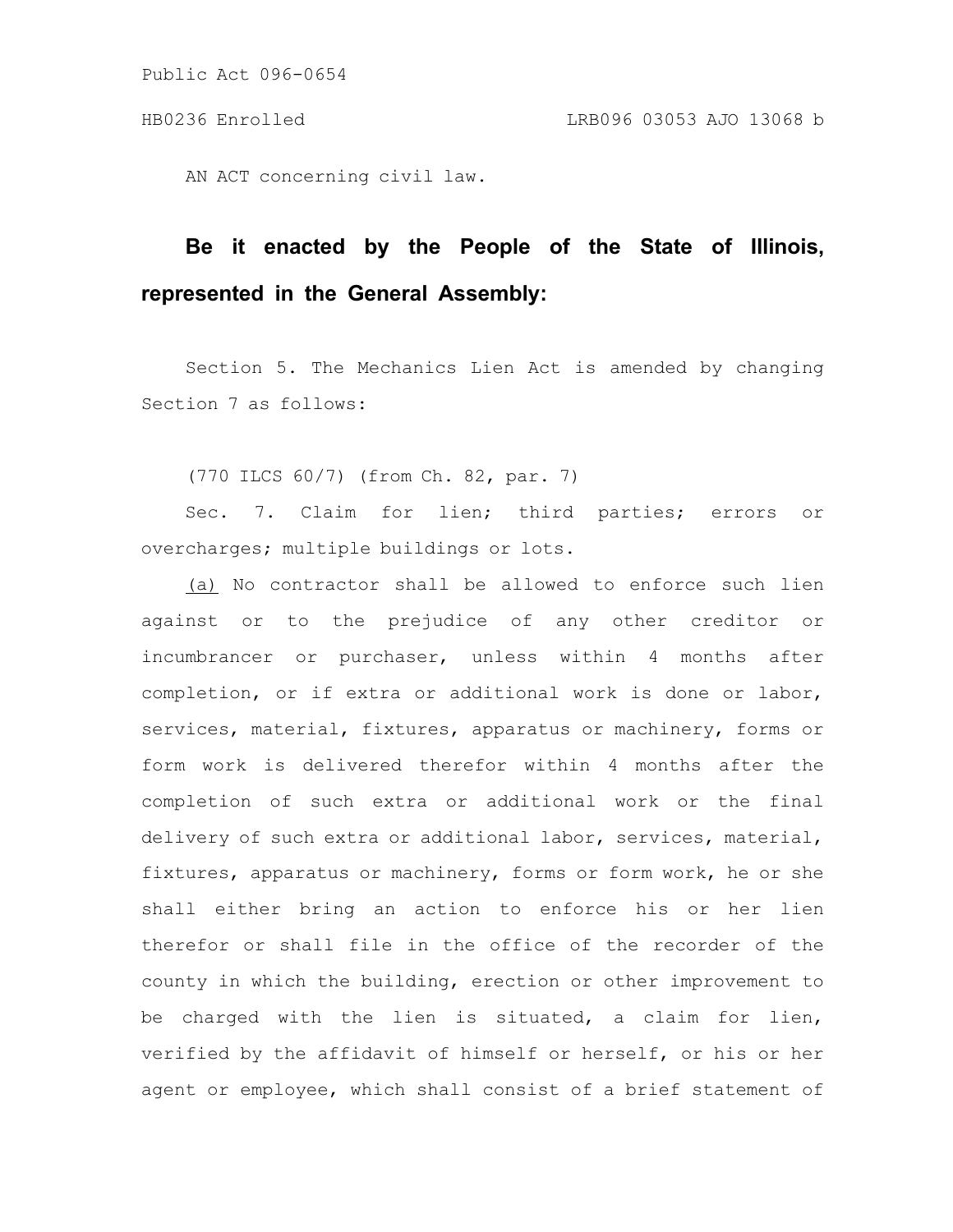the claimant's contract, the balance due after allowing all credits, and a sufficiently correct description of the lot, lots or tracts of land to identify the same. Such claim for lien may be filed at any time after the claimant's contract is made, and as to the owner may be filed at any time after the contract is made and within 2 years after the completion of the contract, or the completion of any extra work or the furnishing of any extra labor, services, material, fixtures, apparatus or machinery, forms or form work thereunder, and as to such owner may be amended at any time before the final judgment. No such lien shall be defeated to the proper amount thereof because of an error or overcharging on the part of any person claiming a lien therefor under this Act, unless it shall be shown that such error or overcharge is made with intent to defraud; nor shall any such lien for material be defeated because of lack of proof that the material after the delivery thereof, actually entered into the construction of such building or improvement, although it be shown that such material was not actually used in the construction of such building or improvement; provided, that it is shown that such material was delivered either to the owner or his or her agent for that building or improvement, to be used in that building or improvement, or at the place where said building or improvement was being constructed, for the purpose of being used in construction or for the purpose of being employed in the process of construction as a means for assisting in the erection of the building or improvement in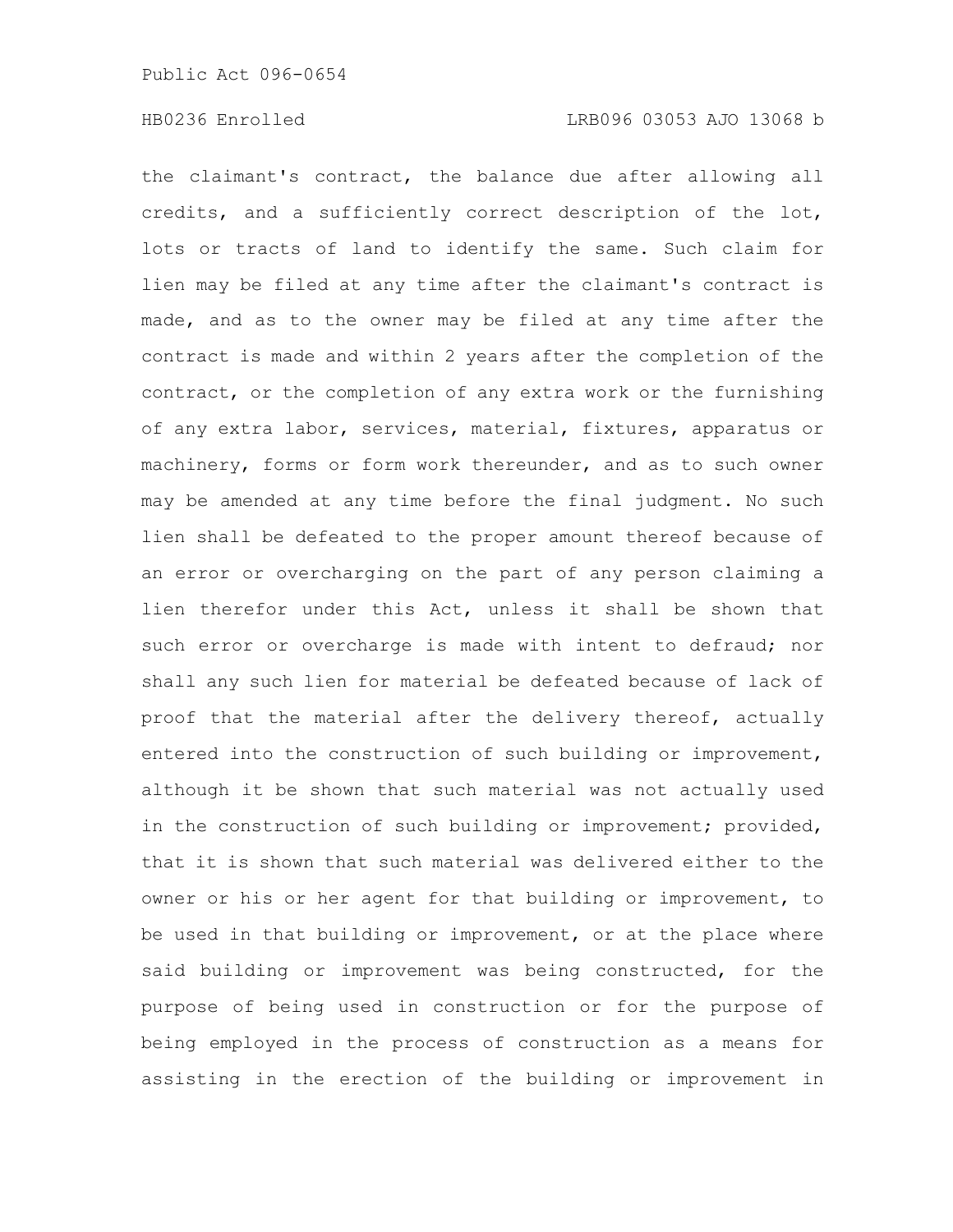## HB0236 Enrolled LRB096 03053 AJO 13068 b

what is commonly termed forms or form work where concrete, cement or like material is used, in whole or in part.

(b) In case of the construction of a number of buildings under contract between the same parties, it shall be sufficient in order to establish such lien for material, if it be shown that such material was in good faith delivered at one of these buildings for the purpose of being used in the construction of any one or all of such buildings, or delivered to the owner or his or her agent for such buildings, to be used therein; and such lien for such material shall attach to all of said buildings, together with the land upon which the same are being constructed, the same as in a single building or improvement. In the event the contract relates to 2 or more buildings on 2 or more lots or tracts of land, then all of these buildings and lots or tracts of land may be included in one statement of claims for a lien.

(c) A statement that a party is a subcontractor shall not constitute an admission by the lien claimant that its status is that of subcontractor if it is later determined that the party with whom the lien claimant contracted was the owner or an agent of the owner.

(d) A contractor for improvements of an owner-occupied single-family residence must give the owner written notice within 10 days after recording a lien against any property of the owner. The notice is served when it is sent or personally delivered. If timely notice is not given and, as a result, the